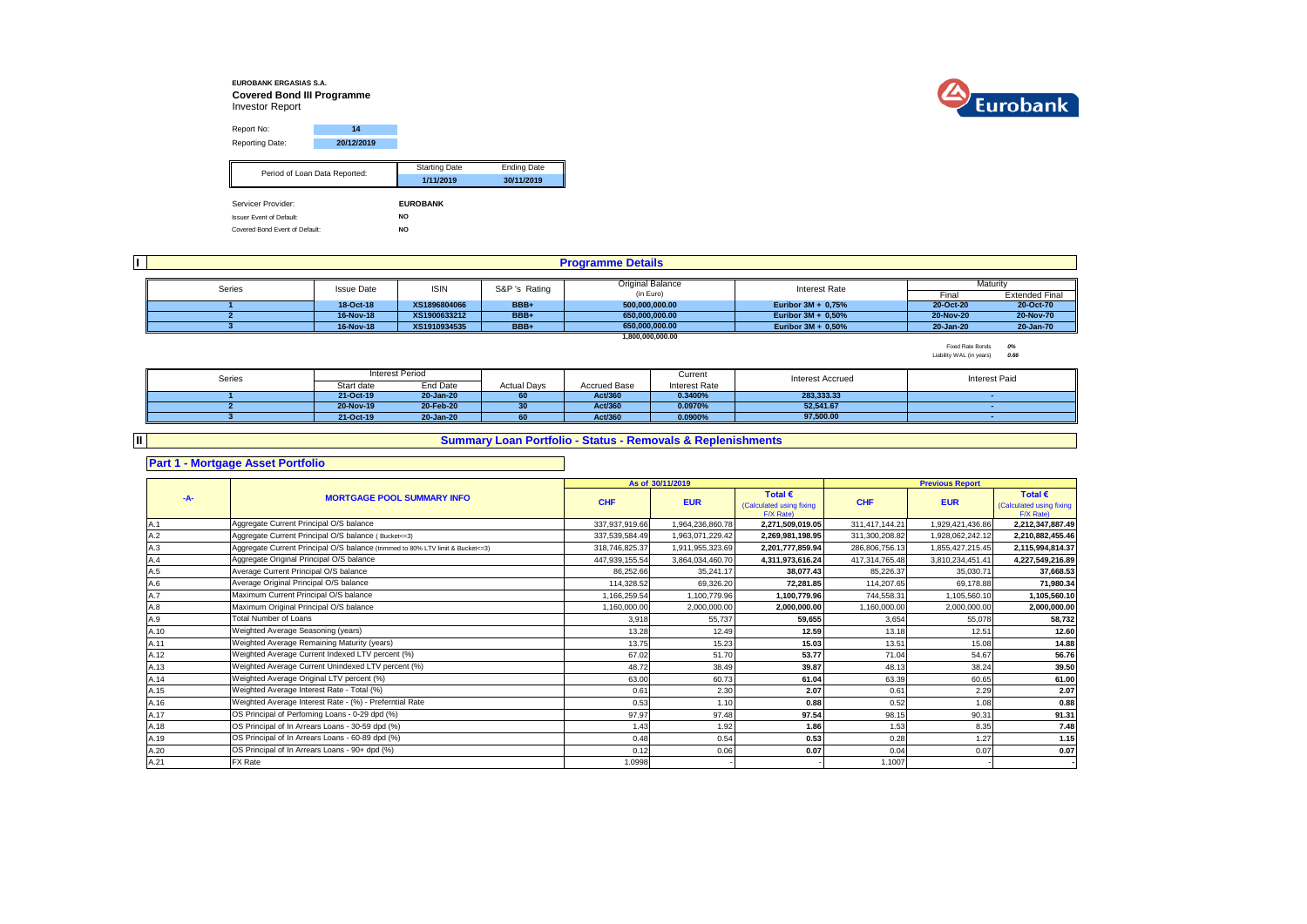|            | <b>Principal Receipts For Performing</b> |                    |               |                    | As of 30/11/2019 |                                            |               |
|------------|------------------------------------------|--------------------|---------------|--------------------|------------------|--------------------------------------------|---------------|
|            |                                          | CHI                |               | <b>EUR</b>         |                  | Total € (Calculated using fixing F/X Rate) |               |
|            | Or Delinquent / In Arrears Loans         | <b>No Of Loans</b> | <b>Amount</b> | <b>No Of Loans</b> | <b>Amount</b>    | <b>No Of Loans</b>                         | <b>Amount</b> |
| <b>B.1</b> | Scheduled And Paid Repayments            | 4.735              | 2.154.275.13  | 66,046             | 13.113.547.63    | 70.781                                     | 15.072.335.71 |
| <b>B.2</b> | <b>Partial Prepayments</b>               |                    | 7.444.70      | 92.                | 529.019.73       |                                            | 535.788.87    |
| <b>B.3</b> | <b>Whole Prepayments</b>                 |                    | 97.175.19     |                    | 253.401.89       |                                            | 341.759.04    |
| <b>B.4</b> | Total Principal Receipts (B1+B2+B3)      |                    | 2.258.895.02  |                    | 13.895.969.25    |                                            | 15.949.883.62 |

|     | <b>Non-Principal Receipts For Performing</b>          |                    |               |                    | As of 30/11/2019 |                                              |               |
|-----|-------------------------------------------------------|--------------------|---------------|--------------------|------------------|----------------------------------------------|---------------|
| - 1 | Or Delinquent / In Arrears Loans                      | <b>CHI</b>         |               | <b>EUR</b>         |                  | Total € (Calculated using fixing $F/X$ Rate) |               |
|     |                                                       | <b>No Of Loans</b> | <b>Amount</b> | <b>No Of Loans</b> | <b>Amount</b>    | <b>No Of Loans</b>                           | <b>Amount</b> |
| C.1 | Interest From Installments                            | 4,068              | 151.032.97    | 60,105             | 3.522.509.83     | 64.173                                       | 3.659.837.50  |
| C.2 | Interest From Overdues                                | 1,330              | 913.19        | 14.174             | 10.353.56        | 15.504                                       | 11.183.88     |
| C.3 | Total Interest Receipts (C1+C2)                       |                    | 151.946.16    |                    | 3.532.863.39     |                                              | 3.671.021.38  |
| C.4 | Levy 128 To Be Paid To Servicer (in case of an Event) |                    |               |                    |                  |                                              |               |
|     |                                                       |                    |               |                    |                  |                                              |               |

# **Part 2 - Portfolio Status**

|     |                                               |                    | As of 30/11/2019 |                    |                  |                    |                                                     |
|-----|-----------------------------------------------|--------------------|------------------|--------------------|------------------|--------------------|-----------------------------------------------------|
| -A- | <b>Portfolio Status</b>                       |                    | <b>CHF</b>       |                    | <b>EUR</b>       |                    | Total $\epsilon$ (Calculated using fixing F/X Rate) |
|     |                                               | <b>No Of Loans</b> | <b>Amount</b>    | <b>No Of Loans</b> | <b>Amount</b>    | <b>No Of Loans</b> | <b>Amount</b>                                       |
|     | Performing Loans                              | 3,847              | 331.069.554.93   | 54,299             | 1,914,665,118.18 | 58.146             | 2,215,692,173.04                                    |
| А.2 | Delinquent/In Arrears Loans 30 Day To 89 Days |                    | 6.470.029.56     | 1,399              | 48.406.111.24    | 1.464              | 54.289.025.92                                       |
| A.3 | Totals (A1+ A2)                               | 3,912              | 337.539.584.49   | 55,698             | 1.963.071.229.42 | 59,610             | 2.269.981.198.95                                    |
|     | In Arrears Loans 90 Days To 360 Days          |                    | 398,335.17       |                    | 1,165,631.36     |                    | 1,527,820.09                                        |
|     | Denounced Loans                               |                    | 0.00             |                    | 0.00             |                    | 0.00                                                |
| A.6 | Totals (A4+ A5)                               |                    | 398.335.17       | 39                 | 1,165,631.36     | 45                 | 1,527,820.09                                        |

|            |                                                       |             |               |                    | As of 30/11/2019 |                                                     |               |
|------------|-------------------------------------------------------|-------------|---------------|--------------------|------------------|-----------------------------------------------------|---------------|
|            | Breakdown of In Arrears Loans Number Of Days Past Due | <b>CHF</b>  |               | <b>EUR</b>         |                  | Total $\epsilon$ (Calculated using fixing F/X Rate) |               |
|            |                                                       | No Of Loans | <b>Amount</b> | <b>No Of Loans</b> | <b>Amount</b>    | No Of Loans                                         | <b>Amount</b> |
| <b>B.1</b> | 30 Days < Installment <= 59 Days                      |             | 4,847,882.64  | 1,098              | 37,738,565.39    | 1.149                                               | 42,146,532.87 |
| <b>B.2</b> | 60 Days < Installment <= 89 Days                      |             | 1.622.146.92  | 301                | 10.667.545.85    | 315                                                 | 12.142.493.04 |
| <b>B.3</b> | Total (B1+B2=A4)                                      | 651         | 6.470.029.56  | 1.399              | 48.406.111.24    | 1.464                                               | 54.289.025.92 |
| <b>B.4</b> | 90 Days < Installment <= 119 Days                     |             | 398.335.17    |                    | 1.003.577.89     |                                                     | 1,365,766.62  |
| <b>B.5</b> | 120 Days < Installment <= 360 Days                    |             | 0.00          |                    | 162.053.47       |                                                     | 162.053.47    |
| <b>B.6</b> | Total (B4+B5=A4)                                      |             | 398.335.17    |                    | 1.165.631.36     |                                                     | 1,527,820.09  |

# **Part 3 - Replenishment Loans - Removed Loans**

|     |                                       |               |                      |                            | As of 30/11/2019     |                                                     |                      |
|-----|---------------------------------------|---------------|----------------------|----------------------------|----------------------|-----------------------------------------------------|----------------------|
|     | <b>Loan Amounts During The Period</b> | <b>CHF</b>    |                      | EUR                        |                      | Total $\epsilon$ (Calculated using fixing F/X Rate) |                      |
|     |                                       |               | <b>Removed Loans</b> | <b>Replenishment Loans</b> | <b>Removed Loans</b> | <b>Replenishment Loans</b>                          | <b>Removed Loans</b> |
| IA. | <b>Total Outstanding Balance</b>      | 31,791,303.86 | 1,359,786.85         | 59,287,708.88              | 2,230,469.28         | 88,194,149.92                                       | 3,466,863.94         |
| IA∴ | Number of Loans                       | 291           |                      | 1.012                      |                      | 1.303                                               | 290                  |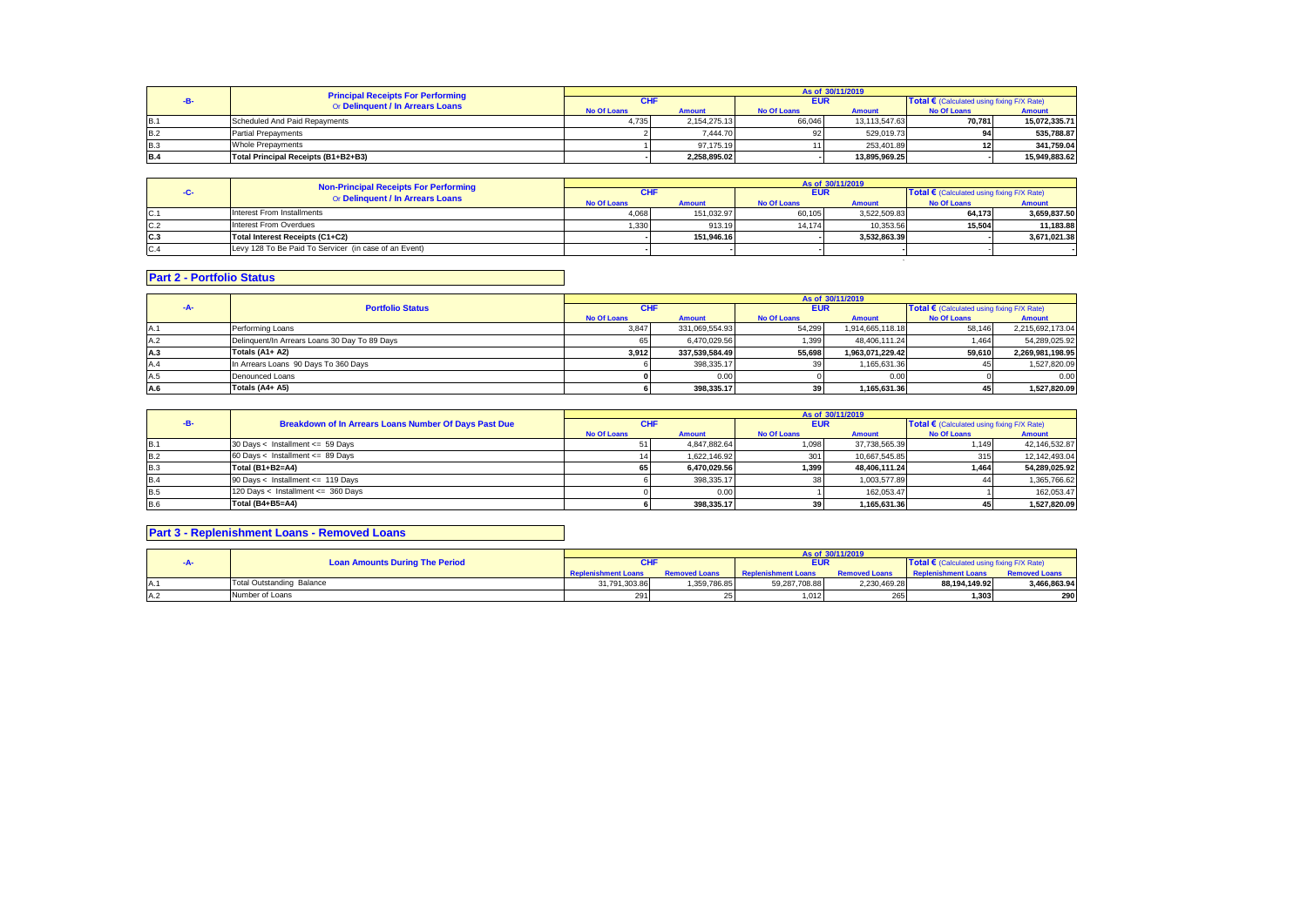| Ш | <b>Statutory Tests</b>                                                                                |                  | as of 30/11/2019 |
|---|-------------------------------------------------------------------------------------------------------|------------------|------------------|
|   | Outstanding Bonds Principal                                                                           | 1,800,000,000.00 |                  |
|   | Outstanding Accrued Interest on Bonds <sup>1</sup>                                                    | 279,501.39       |                  |
|   | <b>Total Bonds Amount</b>                                                                             | 1,800,279,501.39 |                  |
|   |                                                                                                       |                  |                  |
|   | Current Outstanding Balance of Loans                                                                  | 2,271,509,019.05 |                  |
|   | A. Adjusted Outstanding Principal of Loans <sup>2</sup>                                               | 2,201,777,859.94 |                  |
|   | B. Accrued Interest on Loans                                                                          | 4,340,007.69     |                  |
|   | C. Outstanding Principal & accrued Interest of Marketable Assets                                      | 0.00             |                  |
|   | D. Aggregate Amount standing to the Credit of Trans.Account - excl. Commingling Res.                  | 0.00             |                  |
|   | Z. WAV CB maturity x OS principal amount x Neg. Carry Factor                                          | 5,931,250.00     |                  |
|   | Nominal Value (A+B+C+D-Z)                                                                             | 2,200,186,617.63 |                  |
|   | Bonds / Nominal Value Assets Percentage                                                               | 2,081,247,978.48 |                  |
|   | <b>Nominal Value Test Result</b>                                                                      |                  | Pass             |
|   | <b>Net Present Value Test</b>                                                                         |                  | <b>Pass</b>      |
|   | Net Present Value                                                                                     | 2,565,468,336.03 |                  |
|   | Net Present Value of Liabilities                                                                      | 2,458,930,509.40 |                  |
|   | Parallel shift +200bps of current interest rate curve                                                 |                  | Pass             |
|   | Net Present Value                                                                                     | 2,536,205,395.69 |                  |
|   | Net Present Value of Liabilities                                                                      | 2,446,801,744.06 |                  |
|   | Parallel shift -200bps of current interest rate curve                                                 |                  | Pass             |
|   | Net Present Value                                                                                     | 2,697,412,884.26 |                  |
|   | Net Present Value of Liabilities                                                                      | 2,495,839,789.07 |                  |
|   | <b>Interest Rate Coverage Test</b>                                                                    |                  | Pass             |
|   | Interest expected to be received in respect of assets comprised in the Cover Pool during the 1st year | 35,610,646.23    |                  |
|   | Interest due on all series of covered bonds during 1st year                                           | 2,689,564.92     |                  |
|   | <b>Parameters</b>                                                                                     |                  |                  |
|   | LTV Cap                                                                                               | 80.00%           |                  |
|   | Asset Percentage                                                                                      | 86.5%            |                  |
|   | Negative carry Margin                                                                                 | 0.50%            |                  |
|   | <b>Reserve Ledger</b>                                                                                 |                  |                  |
|   | Opening Balance                                                                                       | 2,645,341.96     |                  |
|   | Required Reserve Amount                                                                               | 2,511,236.90     |                  |
|   | Amount credited to the account (payment to BoNY)                                                      | 0.00             |                  |
|   | Available (Outstanding) Reserve Amount t                                                              | 2,645,341.96     |                  |

<sup>1</sup> Outstanding Accrued Interest on Bonds as at end date of reporting period<br><sup>2</sup> The adjusted Outstanding Principal of Loans is the current Principle Balance adjusted to a maximum of the LTV cap of the indexed property val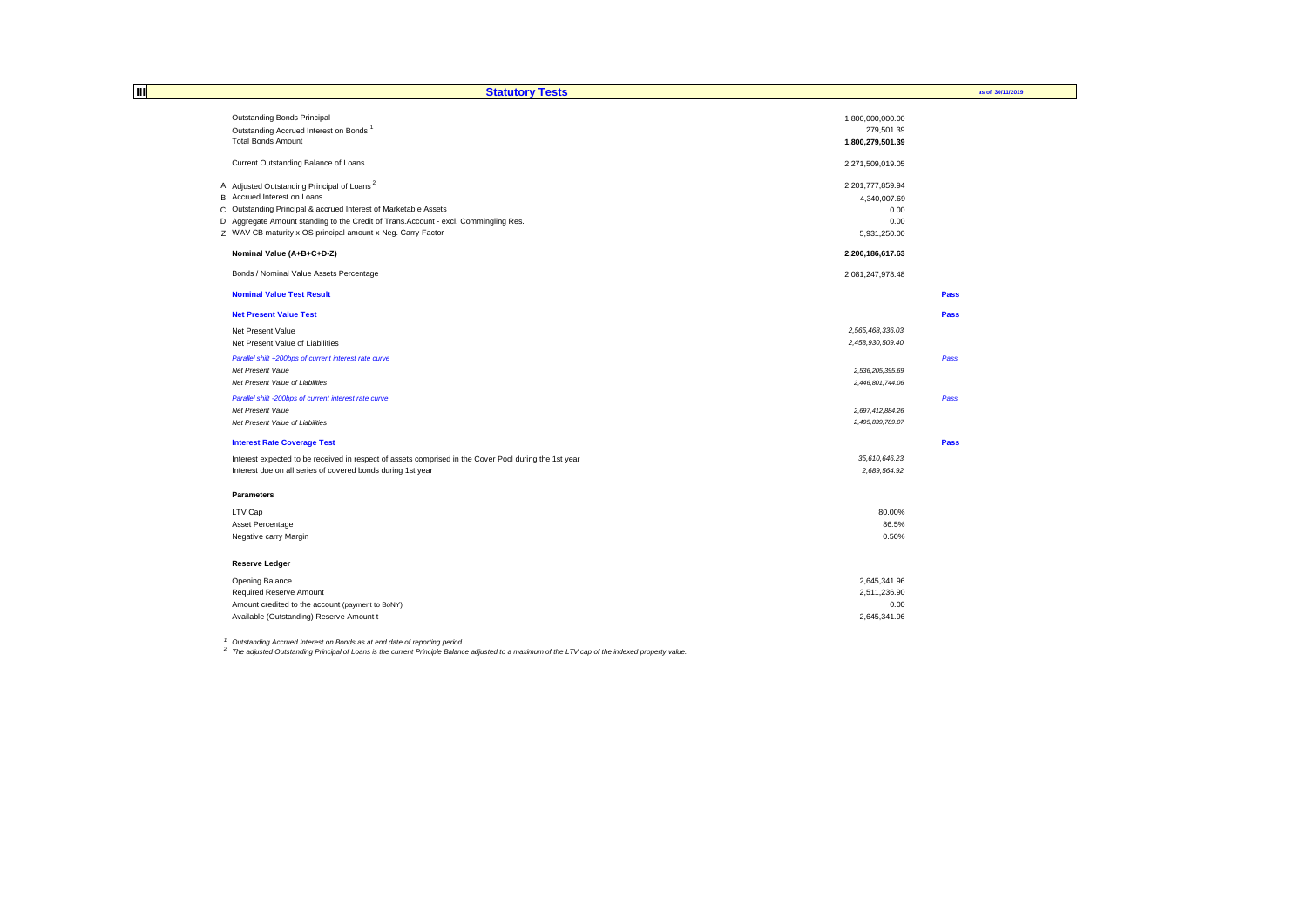**IV**

|                                            |                        | <b>Portfolio Stratifications</b> |                                        |                                     |
|--------------------------------------------|------------------------|----------------------------------|----------------------------------------|-------------------------------------|
|                                            |                        |                                  |                                        |                                     |
| <b>LOAN CURRENCY</b>                       |                        |                                  |                                        |                                     |
|                                            | Num of Loans           | % of loans                       | OS_Principal (in Euro)                 | % of OS_Principal                   |
| CHF<br><b>EUR</b>                          | 3,918<br>55,737        | 6.57%<br>93.43%                  | 307,272,158.27<br>1,964,236,860.78     | 13.53%<br>86.47%                    |
| <b>Grand Total</b>                         | 59,655                 | 100.00%                          | 2,271,509,019.05                       | 100.00%                             |
|                                            |                        |                                  |                                        |                                     |
| <b>ORIGINAL LOAN AMOUNT</b>                |                        |                                  |                                        |                                     |
| $0 - 37.500$                               | Num of Loans<br>16,215 | % of loans<br>27.18%             | Principal<br>389,235,440.17            | % of Principal<br>9.03%             |
| 37.501 - 75.000                            | 22,849                 | 38.30%                           | 1,294,311,814.83                       | 30.02%                              |
| 75.001 - 100.000                           | 9,322                  | 15.63%                           | 830,724,976.80                         | 19.27%                              |
| 100.001 - 150.000                          | 7,539                  | 12.64%                           | 932,848,166.00                         | 21.63%                              |
| 150.001 - 250.000<br>250.001 - 500.000     | 2,898                  | 4.86%                            | 547,288,095.05                         | 12.69%                              |
| $500.001 +$                                | 721<br>111             | 1.21%<br>0.19%                   | 235,212,740.74<br>82,352,382.65        | 5.45%<br>1.91%                      |
| <b>Grand Total</b>                         | 59,655                 | 100.00%                          | 4,311,973,616.24                       | 100.00%                             |
|                                            |                        |                                  |                                        |                                     |
| <b>OUTSTANDING LOAN AMOUNT</b>             | Num of Loans           | % of loans                       | Principal Euro Equiv.                  | % of Principal Euro Equiv.          |
| $0 - 37.500$                               | 37,776                 | 63.32%                           | 665,877,521.00                         | 29.31%                              |
| 37.501 - 75.000                            | 15,006                 | 25.15%                           | 782, 152, 523.06                       | 34.43%                              |
| 75.001 - 100.000                           | 3,468                  | 5.81%                            | 297,718,689.19                         | 13.11%                              |
| 100.001 - 150.000<br>150.001 - 250.000     | 2,284<br>875           | 3.83%<br>1.47%                   | 272,469,265.39<br>160,766,801.63       | 12.00%<br>7.08%                     |
| 250.001 - 500.000                          | 210                    | 0.35%                            | 68,759,931.53                          | 3.03%                               |
| $500.001 +$                                | 36                     | 0.06%                            | 23,764,287.25                          | 1.05%                               |
| <b>Grand Total</b>                         | 59,655                 | 100.00%                          | 2,271,509,019.05                       | 100.00%                             |
| <b>ORIGINATION DATE</b>                    |                        |                                  |                                        |                                     |
|                                            | Num of Loans           | % of loans                       | Principal Euro Equiv.                  | % of Principal Euro Equiv.          |
| 1990-2004                                  | 16,593                 | 27.81%                           | 462,032,206.79                         | 0/1/1900                            |
| 2005                                       | 6,710                  | 11.25%                           | 279,838,505.91                         | 12.32%                              |
| 2006<br>2007                               | 9,615<br>8,654         | 16.12%<br>14.51%                 | 412.032.349.41<br>353,937,323.07       | 18.14%<br>15.58%                    |
| 2008                                       | 5,098                  | 8.55%                            | 216,208,448.68                         | 9.52%                               |
| 2009                                       | 3,059                  | 5.13%                            | 136,226,094.40                         | 6.00%                               |
| 2010                                       | 2,852                  | 4.78%                            | 124.193.711.34                         | 5.47%                               |
| 2011<br>2012                               | 1,764<br>1,522         | 2.96%<br>2.55%                   | 59, 164, 183. 62<br>51,878,855.40      | 2.60%<br>2.28%                      |
| 2013                                       | 1,193                  | 2.00%                            | 41,485,560.26                          | 1.83%                               |
| 2014                                       | 414                    | 0.69%                            | 11,462,828.33                          | 0.50%                               |
| 2015                                       | 205                    | 0.34%                            | 6,666,437.23                           | 0.29%                               |
| 2016<br>2017                               | 200<br>528             | 0.34%<br>0.89%                   | 9,550,864.16<br>31,826,175.31          | 0.42%<br>1.40%                      |
| 2018                                       | 903                    | 1.51%                            | 53,909,850.28                          | 2.37%                               |
| 2019                                       | 345                    | 0.58%                            | 21,095,624.85                          | 0.93%                               |
|                                            |                        |                                  |                                        |                                     |
| <b>Grand Total</b>                         | 59,655                 | 100.00%                          | 2,271,509,019.05                       | 100.00%                             |
| <b>MATURITY DATE</b>                       |                        |                                  |                                        |                                     |
|                                            | Num of Loans           | % of loans                       | Principal Euro Equiv.                  | % of Principal Euro Equiv.          |
| 2016 - 2020<br>2021 - 2025                 | 2,018                  | 3.38%                            | 7,084,220.84                           | 0.31%                               |
| 2026 - 2030                                | 14,383<br>16,635       | 24.11%<br>27.89%                 | 254,547,619.99<br>518,989,880.18       | 11.21%<br>22.85%                    |
| 2031 - 2035                                | 11,156                 | 18.70%                           | 518,858,786.20                         | 22.84%                              |
| 2036 - 2040                                | 7,911                  | 13.26%                           | 472,945,055.38                         | 20.82%                              |
| 2041 - 2045<br>$2046 +$                    | 3,461<br>4,091         | 5.80%<br>6.86%                   | 226,334,084.77                         | 9.96%<br>12.01%                     |
| <b>Grand Total</b>                         | 59,655                 | 100.00%                          | 272,749,371.68<br>2,271,509,019.05     | 100.00%                             |
|                                            |                        |                                  |                                        |                                     |
| <b>REMAIN. TIME TO MATURITY</b>            |                        |                                  |                                        |                                     |
| $0 - 40$ months                            | Num of Loans<br>8,971  | % of loans<br>15.04%             | Principal Euro Equiv.<br>88,858,461.66 | % of Principal Euro Equiv.<br>3.91% |
| 40.01 - 60 months                          | 4,212                  | 7.06%                            | 90, 192, 384. 14                       | 3.97%                               |
| 60.01 - 90 months                          | 7,389                  | 12.39%                           | 189,670,029.34                         | 8.35%                               |
| 90.01 - 120 months                         | 7,140                  | 11.97%                           | 215,359,144.86                         | 9.48%                               |
| 120.01 - 150 months<br>150.01 - 180 months | 9,275<br>4,732         | 15.55%<br>7.93%                  | 363,807,742.20<br>216,836,288.78       | 16.02%<br>9.55%                     |
| over 180 months                            | 17,936                 | 30.07%                           | 1,106,784,968.07                       | 48.72%                              |
| <b>Grand Total</b>                         | 59,655                 | 100.00%                          | 2,271,509,019.05                       | 100.00%                             |
|                                            |                        |                                  |                                        |                                     |
| <b>INTEREST RATE</b>                       | Num of Loans           | % of loans                       | Principal Euro Equiv.                  | % of Principal Euro Equiv.          |
| $0.00\% - 1.00\%$                          | 4,959                  | 8.31%                            | 370,955,398.16                         | 16.33%                              |
| 1.01% - 2.00%                              | 32,326                 | 54.19%                           | 1,280,619,651.55                       | 56.38%                              |
| 2.01% - 3.00%<br>3.01% - 4.00%             | 3,958<br>2,872         | 6.63%<br>4.81%                   | 103,053,335.69<br>140,469,081.96       | 4.54%<br>6.18%                      |
| 4.01% - 5.00%                              | 10,790                 | 18.09%                           | 290,691,897.23                         | 12.80%                              |
| 5.01% - 6.00%                              | 1,231                  | 2.06%                            | 25,906,124.89                          | 1.14%                               |
| $6.01\% - 7.00\%$<br>$7.01% +$             | 2,061<br>1,458         | 3.45%<br>2.44%                   | 34,076,868.87<br>25,736,660.70         | 1.50%<br>1.13%                      |
| <b>Grand Total</b>                         | 59,655                 | 100.00%                          | 2,271,509,019.05                       | 100.00%                             |
|                                            |                        |                                  |                                        |                                     |
| <b>CURRENT LTV_Indexed</b>                 | Num of Loans           | % of loans                       | Principal Euro Equiv.                  | % of Principal Euro Equiv.          |
| $0.00\% - 20.00\%$                         | 15,211                 | 25.50%                           | 209,883,421.41                         | 9.24%                               |
| 20.01% - 30.00%                            | 9,423                  | 15.80%                           | 250,057,911.05                         | 11.01%                              |
| 30.01% - 40.00%                            | 8,339                  | 13.98%                           | 296,563,667.16                         | 13.06%                              |
| 40.01% - 50.00%                            | 7,203                  | 12.07%                           | 320,276,356.85                         | 14.10%                              |
| 50.01% - 60.00%<br>60.01% - 70.00%         | 6,007<br>4,862         | 10.07%<br>8.15%                  | 317,290,291.41<br>290,382,026.45       | 13.97%<br>12.78%                    |
| 70.01% - 80.00%                            | 3,401                  | 5.70%                            | 219,461,164.02                         | 9.66%                               |
| 80.01% - 90.00%                            | 2,373                  | 3.98%                            | 158,928,528.15                         | 7.00%                               |
| 90.01% - 100.00%<br>100.00% +              | 1,654<br>1,182         | 2.77%<br>1.98%                   | 118,622,688.04<br>90,042,964.51        | 5.22%<br>3.96%                      |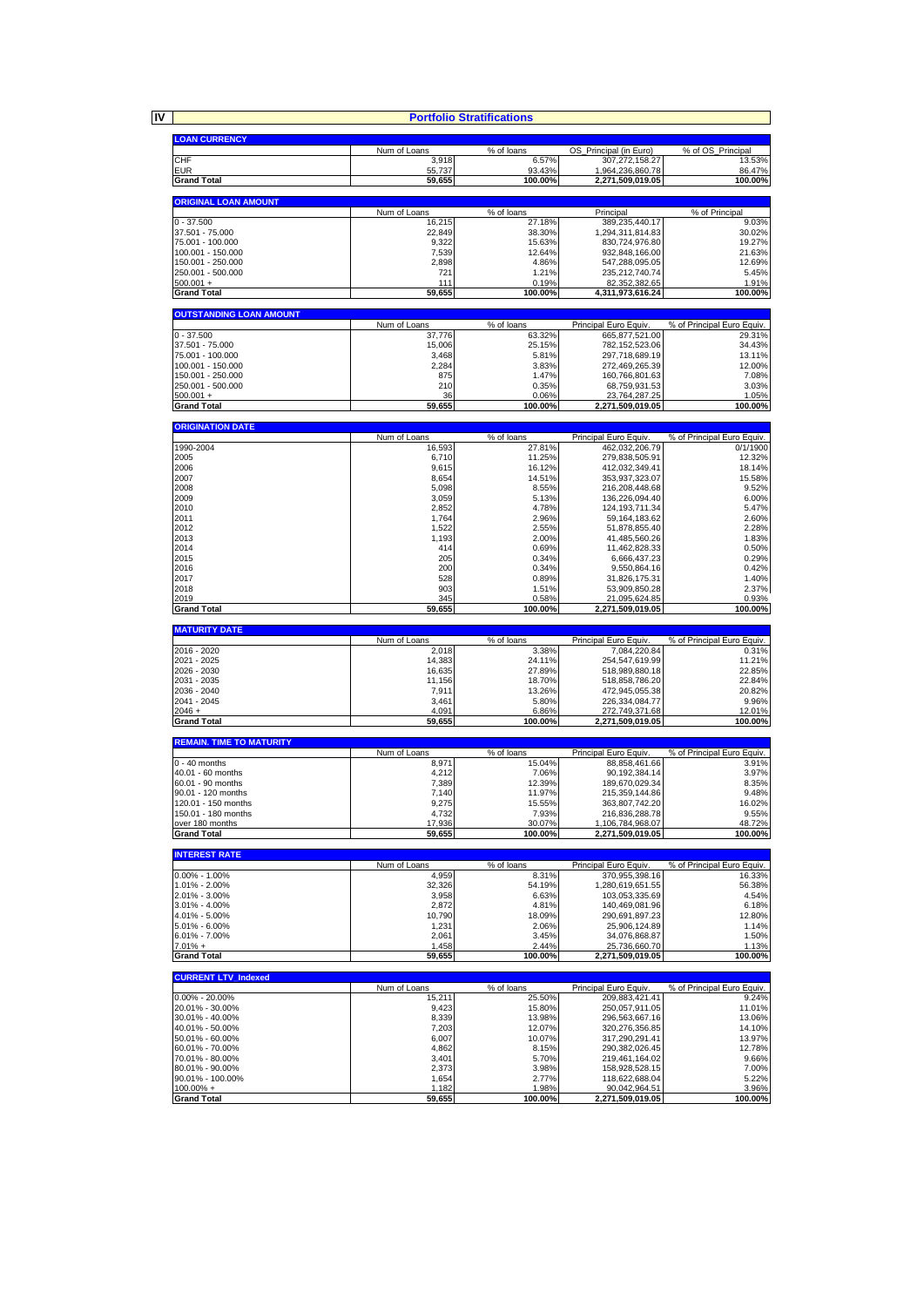| <b>CURRENT LTV_Unindexed</b>                                    |                    |                     |                                     |                                     |
|-----------------------------------------------------------------|--------------------|---------------------|-------------------------------------|-------------------------------------|
|                                                                 | Num of Loans       | % of loans          | Principal Euro Equiv.               | % of Principal Euro Equiv.          |
| $0.00\% - 20.00\%$                                              | 19,933             | 33.41%              | 344,241,264.13                      | 15.15%                              |
| 20.01% - 30.00%                                                 | 11,473             | 19.23%              | 387,370,861.77                      | 17.05%                              |
| 30.01% - 40.00%<br>40.01% - 50.00%                              | 10,561<br>8,439    | 17.70%<br>14.15%    | 457,559,643.44<br>444,952,770.40    | 20.14%<br>19.59%                    |
| 50.01% - 60.00%                                                 | 5,185              | 8.69%               | 332,398,600.93                      | 14.63%                              |
| 60.01% - 70.00%                                                 | 2,995              | 5.02%               | 208,099,596.27                      | 9.16%                               |
| 70.01% - 80.00%                                                 | 919                | 1.54%               | 75,956,626.34                       | 3.34%                               |
| 80.01% - 90.00%                                                 | 109                | 0.18%               | 14,462,784.45                       | 0.64%                               |
| 90.01% - 100.00%                                                | 26                 | 0.04%               | 3,947,612.46                        | 0.17%                               |
| $100.00\% +$                                                    | 15                 | 0.03%               | 2,519,258.87                        | 0.11%                               |
| <b>Grand Total</b>                                              | 59,655             | 100.00%             | 2,271,509,019.05                    | 100.00%                             |
| <b>ORIGINAL LTV</b>                                             |                    |                     |                                     |                                     |
|                                                                 | Num of Loans       | % of loans          | Principal Euro Equiv.               | % of Principal Euro Equiv.          |
| 0.00% - 20.00%                                                  | 3,487              | 5.85%               | 55, 322, 130.55                     | 2.44%                               |
| 20.01% - 30.00%<br>30.01% - 40.00%                              | 5,380<br>7,562     | 9.02%<br>12.68%     | 122,880,022.31<br>217.192.039.32    | 5.41%<br>9.56%                      |
| 40.01% - 50.00%                                                 | 9,384              | 15.73%              | 319,627,679.57                      | 14.07%                              |
| 50.01% - 60.00%                                                 | 9,739              | 16.33%              | 386,845,454.91                      | 17.03%                              |
| 60.01% - 70.00%                                                 | 8,944              | 14.99%              | 388,486,807.52                      | 17.10%                              |
| 70.01% - 80.00%                                                 | 8,434              | 14.14%              | 407,384,300.55                      | 17.93%                              |
| 80.01% - 90.00%                                                 | 4,233              | 7.10%               | 217,316,667.12                      | 9.57%                               |
| 90.01% - 100.00%                                                | 2,217              | 3.72%               | 144,087,949.16                      | 6.34%                               |
| $100.00\%$ +<br><b>Grand Total</b>                              | 275<br>59,655      | 0.46%<br>100.00%    | 12,365,968.04<br>2,271,509,019.05   | 0.54%<br>100.00%                    |
|                                                                 |                    |                     |                                     |                                     |
| <b>LOCATION OF PROPERTY</b>                                     |                    |                     |                                     |                                     |
|                                                                 | Num of Loans       | % of loans          | Principal Euro Equiv                | % of Principal Euro Equiv.          |
| Attica                                                          | 23,870             | 40.01%              | 1,089,441,629.85                    | 47.96%                              |
| Thessaloniki<br>Macedonia                                       | 8,737              | 14.65%              | 299,995,199.92                      | 13.21%                              |
| Peloponnese                                                     | 7,043<br>4,372     | 11.81%<br>7.33%     | 199,089,506.55<br>151,840,056.69    | 8.76%<br>6.68%                      |
| Thessaly                                                        | 4,332              | 7.26%               | 126,561,956.79                      | 5.57%                               |
| Sterea Ellada                                                   | 3,223              | 5.40%               | 100,084,164.08                      | 4.41%                               |
| Creta Island                                                    | 2,428              | 4.07%               | 95,692,975.51                       | 4.21%                               |
| Ionian Islands                                                  | 953                | 1.60%               | 39,654,631.73                       | 1.75%                               |
| Thrace                                                          | 1,500              | 2.51%               | 44,411,104.74                       | 1.96%                               |
| Epirus                                                          | 1,821              | 3.05%               | 57,899,914.57                       | 2.55%                               |
| Aegean Islands<br><b>Grand Total</b>                            | 1,376              | 2.31%<br>100.00%    | 66,837,878.61<br>2,271,509,019.05   | 2.94%                               |
|                                                                 | 59,655             |                     |                                     | 100.00%                             |
| <b>SEASONING</b>                                                |                    |                     |                                     |                                     |
|                                                                 | Num of Loans       | % of loans          | Principal Euro Equiv.               | % of Principal Euro Equiv.          |
| $0 - 12$                                                        | 415                | 0.70%               | 25,275,680.64                       | 1.11%                               |
| $12 - 24$                                                       | 898                | 1.51%               | 53,129,111.18                       | 2.34%                               |
|                                                                 |                    |                     |                                     |                                     |
| 24 - 36<br>$36 - 60$                                            | 479<br>393         | 0.80%<br>0.66%      | 29,394,133.82                       | 1.29%<br>0.68%                      |
| $60 - 96$                                                       | 3,072              | 5.15%               | 15,433,325.27<br>102,165,328.16     | 4.50%                               |
| over 96                                                         | 54,398             | 91.19%              | 2,046,111,439.97                    | 90.08%                              |
| <b>Grand Total</b>                                              | 59,655             | 100.00%             | 2,271,509,019.05                    | 100.00%                             |
|                                                                 |                    |                     |                                     |                                     |
| <b>LEGAL LOAN TERM</b>                                          |                    |                     |                                     |                                     |
| $0 - 5$ years                                                   | Num of Loans<br>23 | % of loans<br>0.04% | Principal Euro Equiv.<br>317,474.38 | % of Principal Euro Equiv.<br>0.01% |
| 5 - 10 years                                                    | 951                | 1.59%               | 12,040,206.32                       | 0.53%                               |
| 10 - 15 years                                                   | 10,778             | 18.07%              | 181,453,724.16                      | 7.99%                               |
| 15 - 20 years                                                   | 11,239             | 18.84%              | 315,081,640.31                      | 13.87%                              |
| 20 - 25 years                                                   | 10,622             | 17.81%              | 459,850,995.75                      | 20.24%                              |
| 25 - 30 years<br>30 - 35 years                                  | 17,698<br>3,738    | 29.67%<br>6.27%     | 782,592,921.33<br>228,988,912.17    | 34.45%<br>10.08%                    |
| $35$ years $+$                                                  | 4,606              | 7.72%               | 291, 183, 144. 62                   | 12.82%                              |
| <b>Grand Total</b>                                              | 59,655             | 100.00%             | 2,271,509,019.05                    | 100.00%                             |
|                                                                 |                    |                     |                                     |                                     |
| <b>REAL ESTATE TYPE</b>                                         |                    |                     |                                     |                                     |
|                                                                 | Num of Loans       | % of loans          | Principal Euro Equiv                | % of Principal Euro Equiv.          |
| Flats<br>Houses                                                 | 46,296             | 7.61%<br>22.39%     | 1,670,041,508.31                    | 73.52%<br>26.48%                    |
| <b>Grand Total</b>                                              | 13,359<br>59,655   | 100.00%             | 601,467,510.74<br>2,271,509,019.05  | 100.00%                             |
|                                                                 |                    |                     |                                     |                                     |
| <b>LOAN PURPOSE</b>                                             |                    |                     |                                     |                                     |
|                                                                 | Num of Loans       | % of loans          | Principal Euro Equiv.               | % of Principal Euro Equiv.          |
| Construction                                                    | 13,192             | 22.11%              | 517,136,960.30                      | 22.77%                              |
| Purchase<br>Repair                                              | 31,468             | 52.75%<br>19.09%    | 1,277,592,007.71<br>366,461,730.80  | 56.24%<br>16.13%                    |
| Construction (re-mortgage)                                      | 11,387<br>129      | 0.22%               | 7,942,906.65                        | 0.35%                               |
| Purchase (re-mortgage)                                          | 681                | 1.14%               | 31,064,564.33                       | 1.37%                               |
| Repair (re-mortgage)                                            | 411                | 0.69%               | 18,721,767.54                       | 0.82%                               |
| <b>Equity Release</b>                                           | 2,387              | 4.00%               | 52,589,081.72                       | 2.32%                               |
| <b>Grand Total</b>                                              | 59,655             | 100.00%             | 2,271,509,019.05                    | 100.00%                             |
| <b>INTEREST PAYMENT FREQUENCY</b>                               |                    |                     |                                     |                                     |
|                                                                 | Num of Loans       | % of loans          | Principal Euro Equiv                | % of Principal Euro Equiv.          |
| FA                                                              | 59,421             | 99.61%              | 2,252,647,167.56                    | 99.17%                              |
| Balloon<br><b>Grand Total</b>                                   | 234<br>59,655      | 0.39%<br>100.00%    | 18,861,851.49<br>2,271,509,019.05   | 0.83%<br>100.00%                    |
|                                                                 |                    |                     |                                     |                                     |
| <b>INTEREST RATE TYPE</b>                                       |                    |                     |                                     |                                     |
|                                                                 | Num of Loans       | % of loans          | Principal Euro Equiv.               | % of Principal Euro Equiv.          |
| Floating                                                        | 58,916             | 98.76%              | 2,253,476,536.55                    | 99.21%                              |
| <b>Fixed Converting to Floating</b><br><b>Fixed to Maturity</b> | 397<br>342         | 0.67%<br>0.57%      | 15,444,663.20<br>2,587,819.30       | 0.68%<br>0.11%                      |

Fixed rate assets *0.79%*